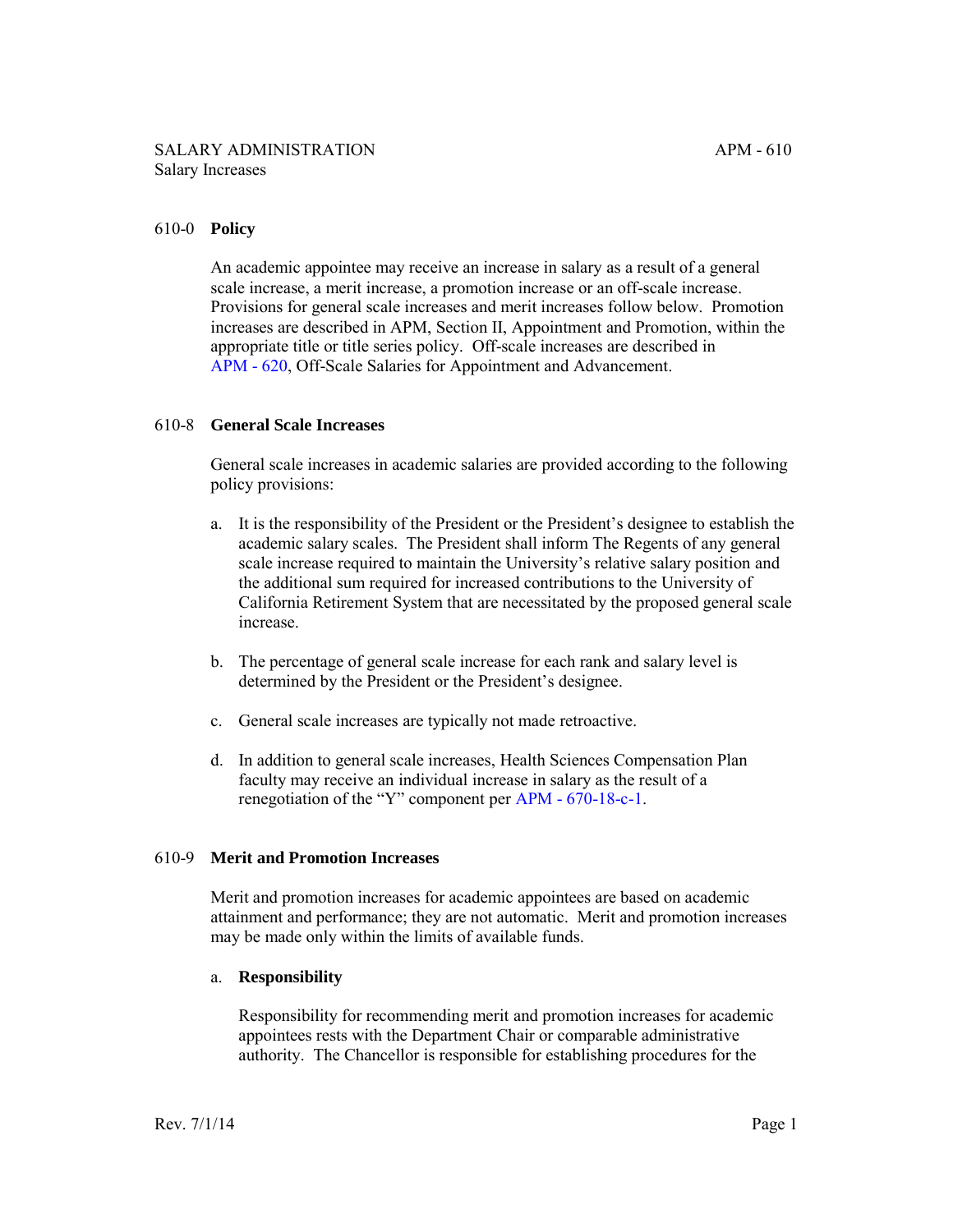initiation, review and approval of merit and promotion increases for appointees in each academic title or title series.

# b. **Effective Date**

The effective date for merit and promotion increases is July 1 of each year except that:

- (1) Chancellors are authorized to approve merit and promotion increases to be effective at any date during the year; and
- (2) Payment of a merit or promotion increase may be delayed from its effective date if the University's annual fiscal operating budget is adopted after the University's annual fiscal operating budget year begins July 1. Because the University's budget is adopted after the State's budget is signed and may occur after July 1, there may be a delay in payment of such salary increases until the University's budget is adopted. Under these circumstances, salary increases will be paid as soon as possible, with retroactive payment to the effective date of the merit or promotion.

# c. **Normal Periods of Service at Salary Steps**

Normal periods of service are assigned to the various salary steps in the published academic salary scales. Although these indicate the usual intervals between advancements, they do not preclude more rapid advancement in the case of exceptional merit or slower advancement when warranted.

- (1) Two or more full quarters of service at 50 percent time or more by an academic-year appointee in any one academic year (from the beginning of the fall quarter to the end of the spring quarter, as set forth in the academic calendar) count as one full year of a normal period of service. Fewer than two full quarters at 50 percent time or more in any one academic year does not count.
- (2) One and one-half semesters of service at 50 percent time or more by an academic-year appointee in any one academic year (from the beginning of the fall semester to the end of the spring semester, as set forth in the academic calendar) count as one full year of a normal period of service; fewer than one and one-half semesters at one-half time or more in any one academic year does not count.